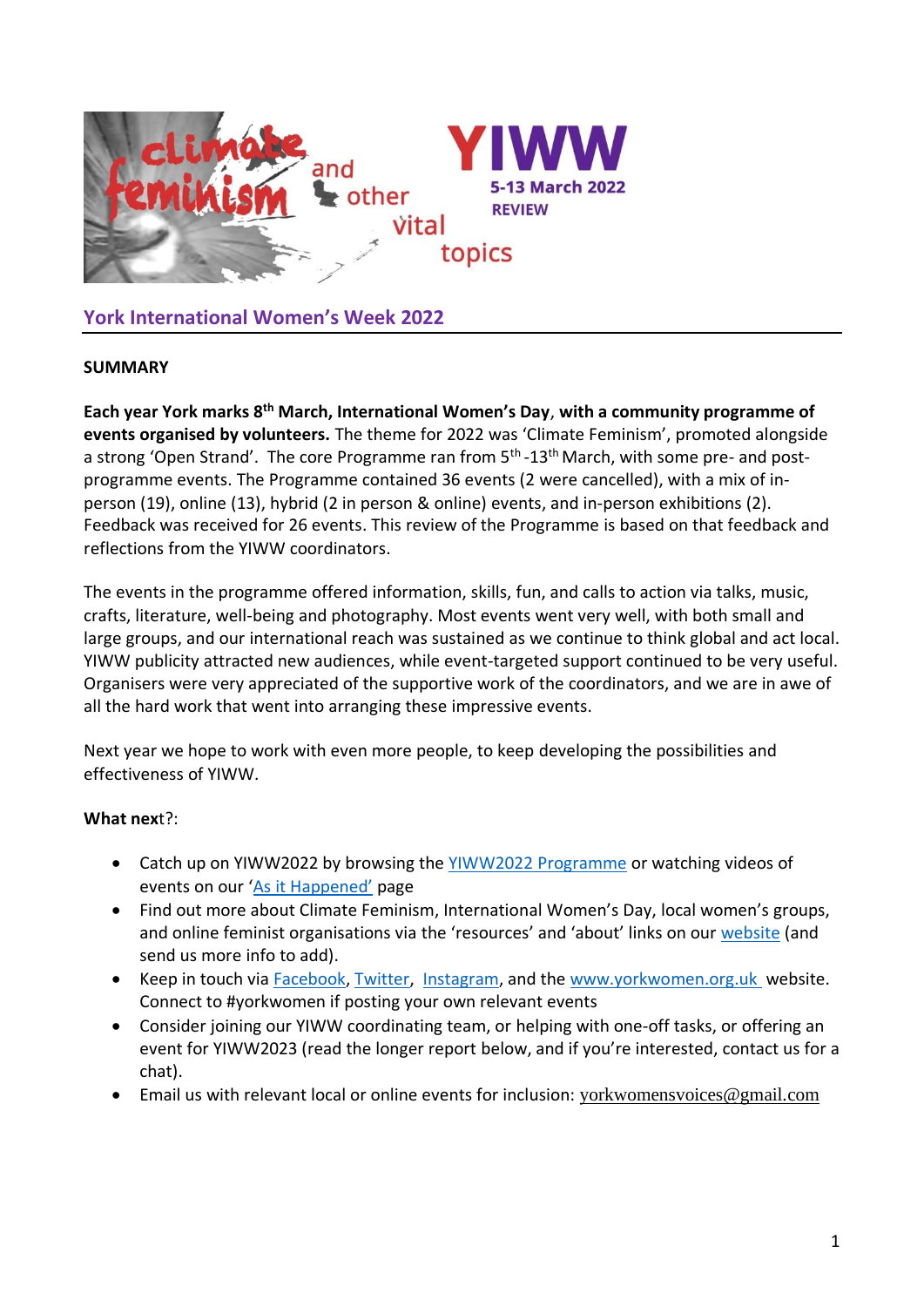# **REPORT**

**Planning.** Preparation started in Autumn 2021 with a YIWW coordinators meeting, and we were delighted to welcome new people to the group. In choosing the 2022 theme we were inspired by [COP26](https://ukcop26.org/) and an increasing awareness of th[e gendered implications of](https://unfccc.int/topics/gender/events-meetings/gender-day-other-events-at-cops/gender-women-at-cop-26) climate change. However, we did not want to exclude other vital issues, especially those close to the heart of local people, so we welcomed other topics via an 'Open Strand'.

We knew that there was much community activity around climate change, without such practices always being identified as such. In order to encourage people to think imaginatively about the theme we offered prompts in the [Call for Events](https://yorkinternationalwomensweek.wordpress.com/?page_id=2500) (CFE), as well as info from the United Nations about gender and climate change, and added resource links to relevant climate-aware organisations to the YIWW website.

We circulated the CFE to our growing list of past organisers and other interested individuals and organisations. In addition, as part of our ongoing commitment to constantly develop the remit of YIWW by encouraging new organisers, for the first time we distributed CFE printed flyers to local shops, cafes and community venues.

In line with past years there were three core criteria for inclusion in the YIWW Programme. We asked that all events: a) were not-for-profit (charges may cover expenses or donations to relevant organisations); b) addressed issues of physical and online access, particularly in relation to economics and disability; c) and – while most events were likely to be open to all interested people of any gender – any 'women-only' events were open to self-identified women.

**Response to the CFE.** Our efforts paid off, as alongside many of the longstanding YIWW organisers who have contributed so much to the development of YIWW, new organisers came forward.

In all, there were 36 events in the Programme (with 2 eventually cancelled). Two thirds of the events addressed the main theme in some way, with many highlighting the political and personal challenges of the climate emergency via talks or creative exploration, while others focussed on sustainability by reusing clothes and fabric, or avoiding plastic. The open strand events ranged across abortion, Afghani maternal and child health, an Indian feminist library, music, new local fiction, extraordinary York women and personal achievement. All events were organised locally, though many offered specific connections to work in other countries (India, Uganda, Kyrgyzatan, Afghanistan, Nicaragua, NW Pakistan).

**Putting together and publicising the YIWW2021 Programme:** All submitted events fitted our criteria so we were delighted to accept them all. We suggested a couple of changes of dates to avoid some clashes, and on the whole the events spread out well over 'women's week', with a few pre- and post- events. YIWW coordinators designed the Programme, and publicised this through as many channels as possible. Event organisers were urged to use their contacts not only to promote their own event but to promote the whole YIWW2022 Programme, to encourage a wider YIWW community to develop, and to attract new people to new events. YIWW coordinators distributed 2000 programmes and 1000 flyers to local shops and community centres, sent out press releases, were on local radio, and posted extensively on our social media sites of Twitter, Facebook and Instagram.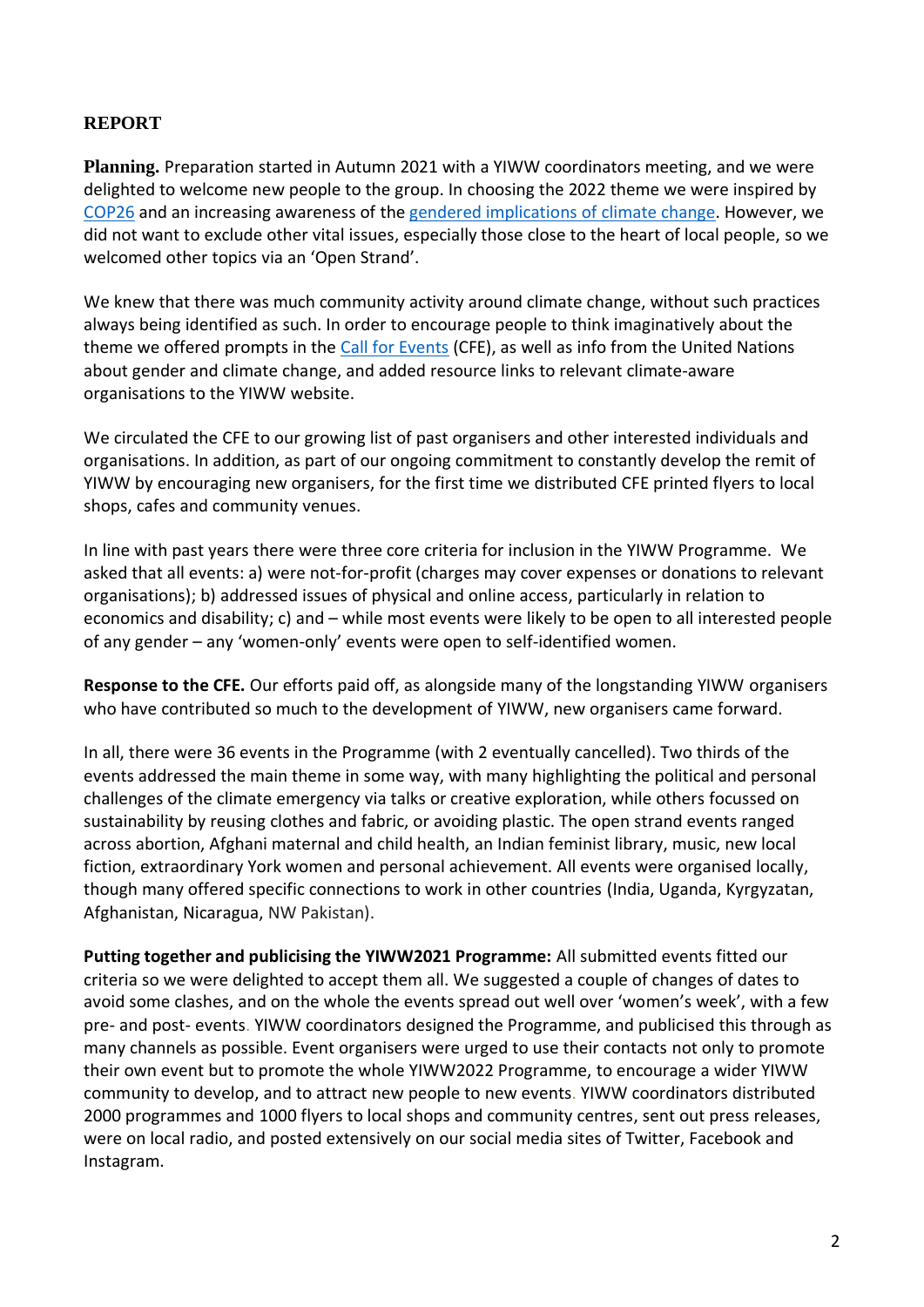**Support from the YIWW coordinators.** In response to feedback from organisers of YIWW2021 we arranged a free online session on using social media to promote events. We also provided free oneto-one support for Zoom session planning as well as, on request, an on-hand technician for setting up and hosting online events, and we supplied Guidelines for organising Zoom events on the YIWW website. Coordinators were on hand via email, social media, and phone to answer queries or discuss event organisation and promotion.

**Funding YIWW2022**. The Programme runs primarily on volunteer work. Our main costs were for experts to run workshops or offer technical support, funds to support low-income women, and printing and website charges. We are very grateful to the following for their support in donations and kind: Joseph Rowntree Foundation; York Human Rights City Network; the Centre for Women's Studies and the Centre for Applied Human Rights, University of York; and York Council. Website and postal expenses were covered by individual YIWW coordinators.

## **What did YIWW2022 do well?**

- Brought together hundreds of people, mostly but not exclusively local York women, to discuss, explore and experience aspects of women's lives locally and globally.
- Attracted new organisers alongside retaining many long-standing ones, thus stimulating an evolving YIWW.
- Promoted events which offered information about gendered climate change and supported thinking about action.
- Encouraged fun: many events entertained and stimulated people with singing and brass bands, poetry, new local novels, crafts and photography.
- Collaboration. We continued to collaborate with many diverse local organisations (for instance, Kyra, York Spoken Word, Femmes Fortissimo, Theatre Royal), and to develop new relationships (for example, with Good Neighbours UK, York Learning and GP surgeries). It is also heartening to see individuals organise events (on climate feminism, and photography). One event was organised jointly by the Trans Rights Now Collective in Tamil Nadu, southern India and the Centre for Women's Studies, University of York, and was broadcast simultaneously on Zoom and the Trans Rights Facebook site to facilitate access in both countries.
- Feedback indicated that organisers felt very well supported by the YIWW coordinators in offering clear guidelines, speedy responses, and individual support.
- Some events gained new people for their organisations.

## **What could we do better?**

- While we attempted to extend the scope of YIWW2022, we could do more in learning from and supporting individuals and groups who may be interested in organising and/or participating in YIWW events, but who feel excluded for many reasons, including economics, disability, sexual or gender identity or age.
- YIWW printed, email, online and media publicity is quite extensive, but is limited, and is still not as effective as we would like.
- There was some misunderstanding over the criteria in our Guidelines for including events in the Programme, and we'll seek to make these clearer in future.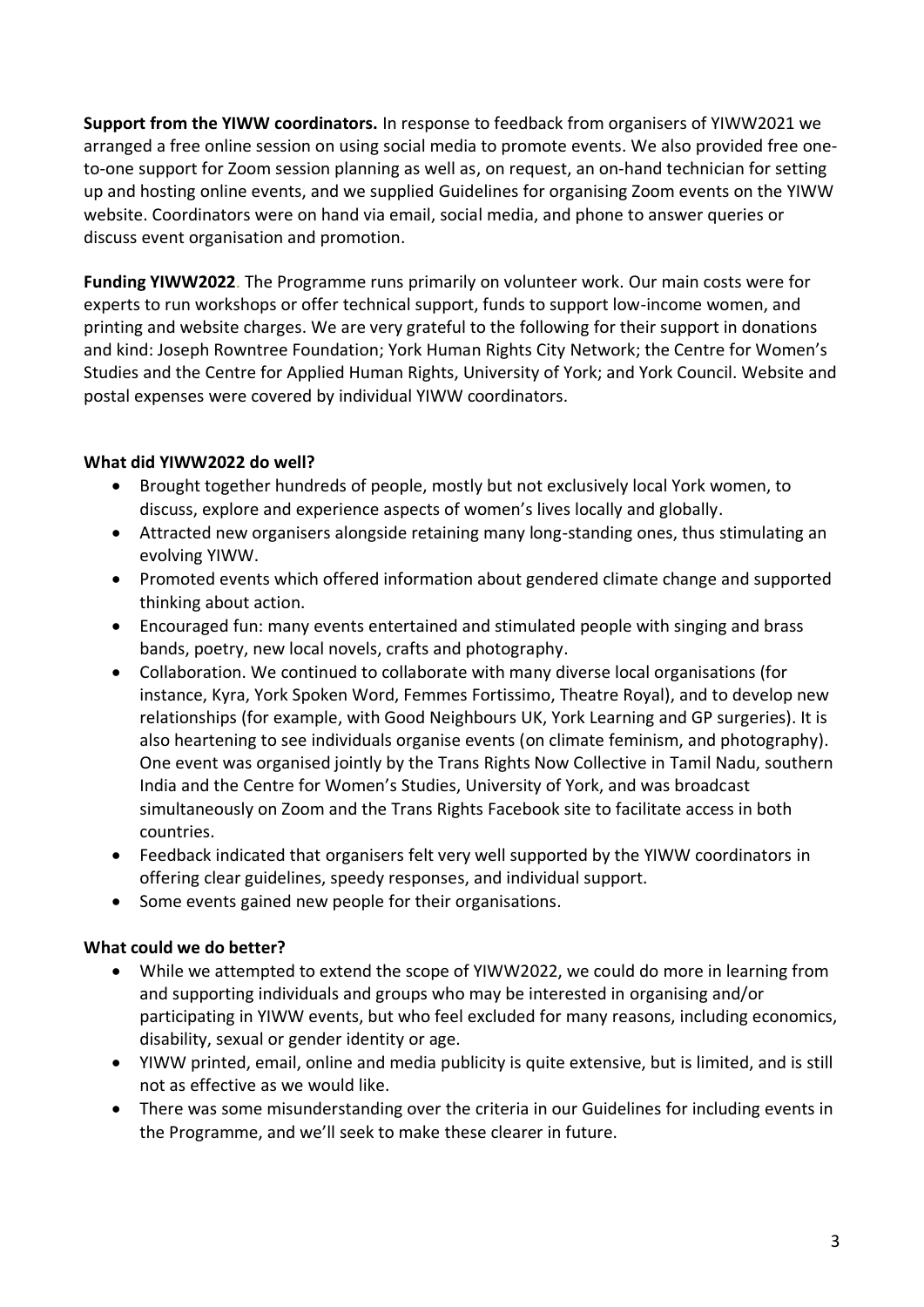**What else might we take forward to improve YIWW2023? Last year we listed ways to feed into our thinking for YIWW2022. How did we do?** 

- Listening to and working with as many different constituencies of women as possible in order to expand the Programme offerings and the likelihood of participation.
	- $\circ$  New organisers offered events. This was achieved by YIWW distributing a Call for Events flyer for the first time, targeting climate events, and more extensive use of social media (Instagram became more significant this year).
		- *We will continue to extend the CFE distribution, and work on more effective communication and support.*
- Offering technical support via face-to-face workshops (if safe in 2022)
	- o We didn't do this, as there wasn't a need. However, we provided targeted individual support on request, which was appreciated.
		- *To continue, as needed.*
- More extensive and targeted publicity for the Programme, combining print and online publicity and information.
	- $\circ$  This year we distributed 2000 Programmes and 1000 flyers, via EXPLORE, community venues, cafes and shops. We drove around. We walked the streets. We increased our use of hashtags on social media and posted very frequently. We emailed organisations who were likely to be interested. This had some success, and new people participated in some events. Yet, still, most events drew from existing contacts.
		- *Some organisers suggested a more dynamic website, and even more extensive use of Instagram. The coordinators are also keen to update the design of the printed programme.*
- Should we encourage online workshops alongside face-to-face activities in 2022? How might event organisers assess and offer relatively covid-safe in-person events?
	- o The success of YIWW2021 as an online programme, aligned to the increased use of online interactions due to the pandemic, meant this was achieved relatively easily as many people have gained the necessary skills over the past year. In addition, covidawareness has become part of everyday life, and was not a big issue.
- What training is needed to become more proficient in attending to issues of disability with regard to event organising and participation, and designing online and print publicity?
	- o YIWW2022 strongly encouraged attention to this aspect.
		- We continue to actively seek ways to improve access awareness and *practices. We intend to highlight access in our YIWW2023 CFE, and seek to offer more specific advice and suggestions via the website and, possibly, a workshop.*
- What do we want from the relationship between York and other national and international organisations? Should all events be organised by York-based people?
	- *YIWW remains York-organised, though one event was organised jointly with an Indian community, and this might develop in future.*
- How far should events be opened up to all interested people, wherever they live, and what are the implications and logistics of this?
	- We remain focussed on thinking globally and acting locally, and welcome all *interested people to YIWW, wherever they live.*